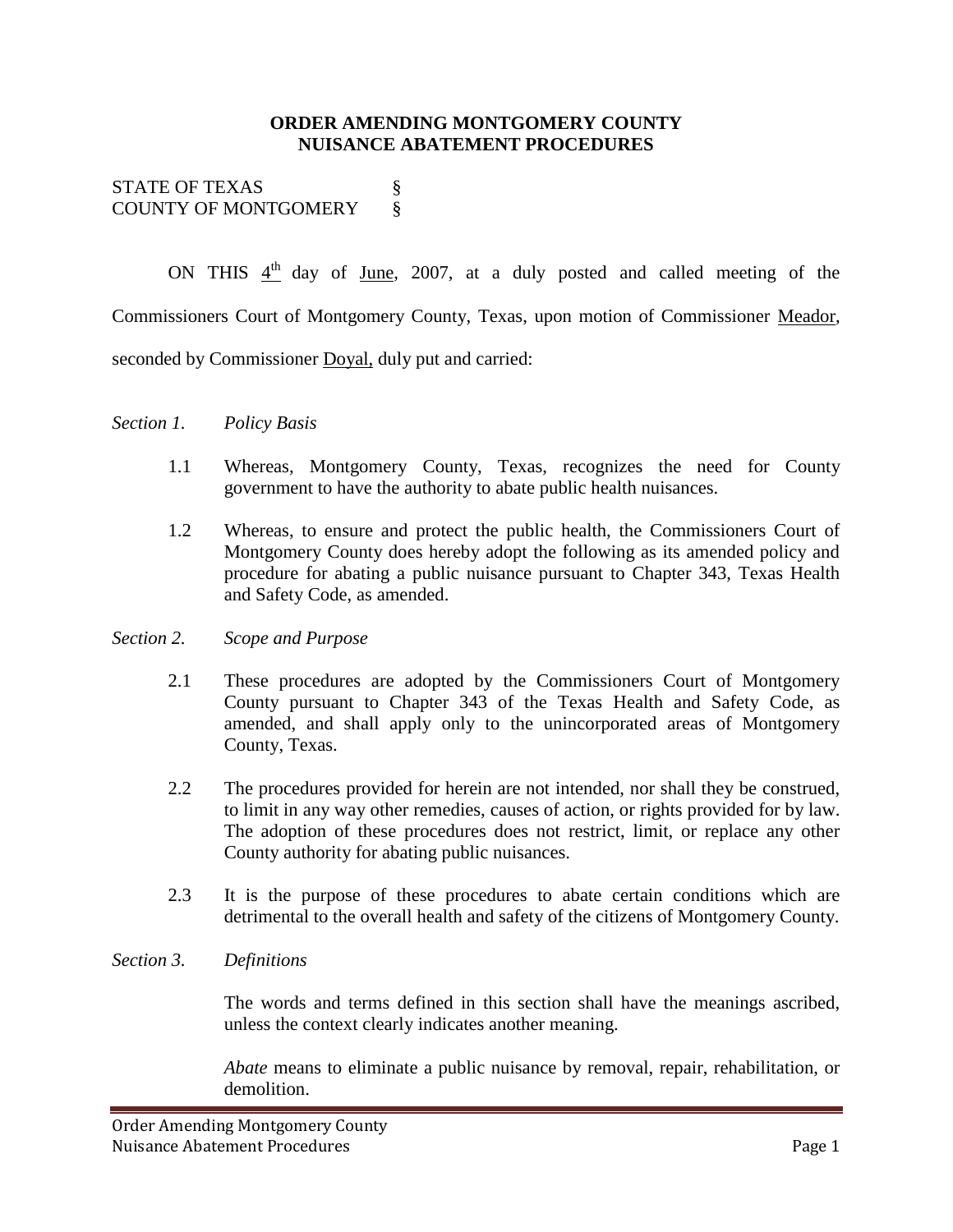*Administrator* means the Director of the Montgomery County Environmental Health Services, or a County employee acting under his/her supervision and control.

*Building* means a structure built for the support, shelter, or enclosure of a person, animal, chattel, machine, equipment, or other movable property.

*Commissioners Court* means the Commissioners Court of Montgomery County.

*County* means Montgomery County.

*Garbage* means decayable waste from a public or private establishment or restaurant. The term includes vegetable, animal, and fish offal and animal and fish carcasses, but does not include sewage, body waste, or an industrial byproduct.

*Hearing Examiner* means the County Commissioner in the precinct where the nuisance is located.

*Neighborhood* means:

- a. A platted subdivision; or
- b. Property contiguous to and within 300 feet of a platted subdivision.

*Order* means the "Order Amending Montgomery County Nuisance Abatement Procedures."

*Person* has the meaning assigned to that term by subsection (2) of Section 311.005 of the Texas Government Code, as amended.

*Platted Subdivision* means a subdivision that has its approved or unapproved plat recorded with the County Clerk of Montgomery County, Texas.

*Premises* means all privately owned property, including vacant land or a building designed or used for residential, commercial, business, industrial, or religious purposes. The term includes a yard, ground, walk, driveway, fence, porch, steps, or other structure appurtenant to the property.

*Public Nuisance* is:

a. Keeping, storing, or accumulating refuse on premises in a neighborhood unless the refuse is entirely contained in a closed receptacle;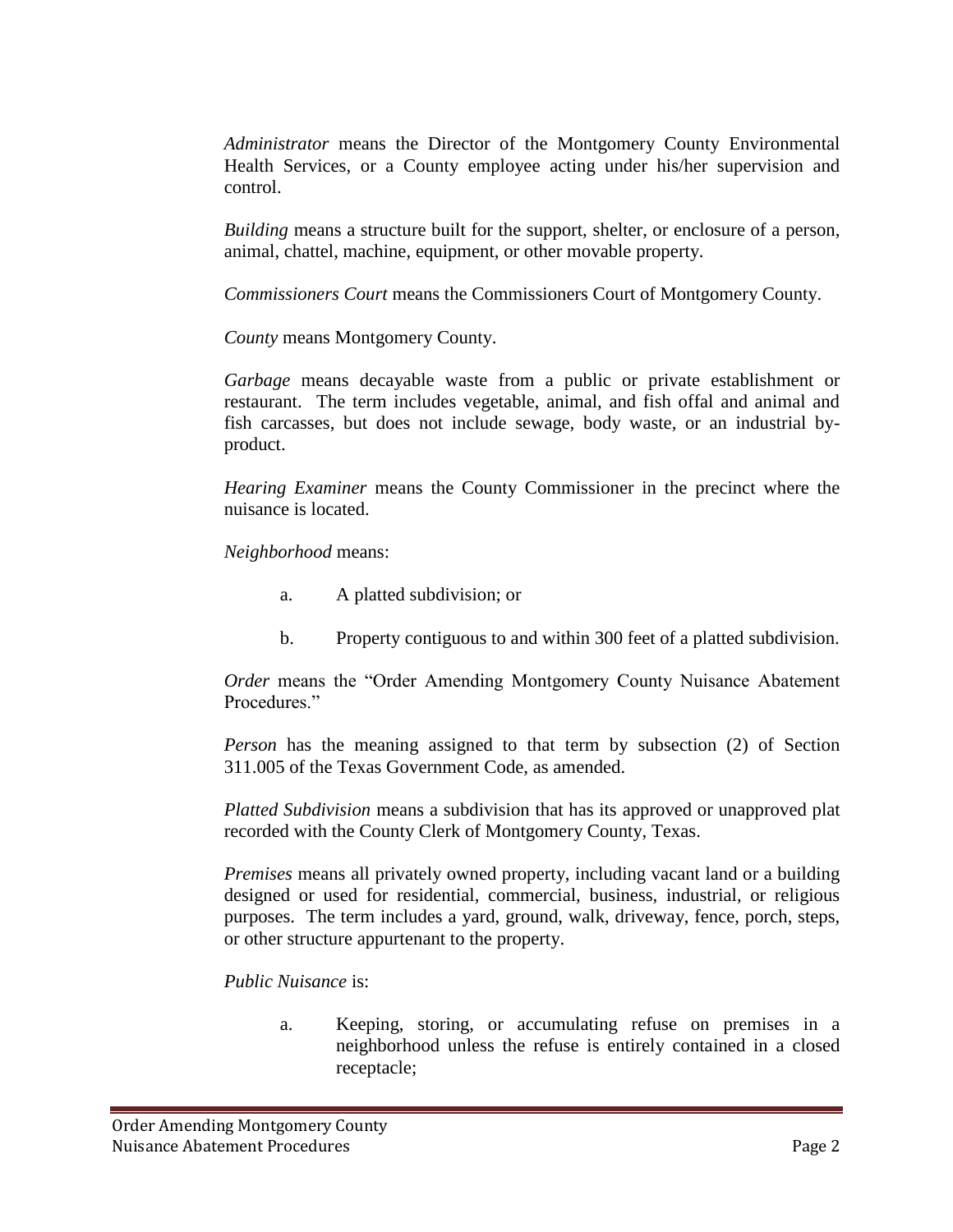- b. Keeping, storing, or accumulating rubbish, including newspapers, abandoned vehicles, refrigerators, stoves, furniture, tires, and cans, on premises in a neighborhood or within 300 feet of a public street for 10 days or more, unless the rubbish or object is completely enclosed in a building or in not visible from a public street;
- c. Maintaining premises in a manner that creates an unsanitary condition likely to attract or harbor mosquitoes, rodents, vermin, or disease-carrying pests;
- d. Allowing weeds to grow on premises in a neighborhood if the weeds are located within 300 feet of another residence or commercial establishment;
- e. Maintaining a building in manner that is structurally unsafe or constitutes a hazard to safety, health, or public welfare because of inadequate maintenance, unsanitary conditions, dilapidation, obsolescence, disaster, damage, or abandonment or because it constitutes a fire hazard.
- f. Maintaining on abandoned and unoccupied property in a neighborhood a swimming pool that is not protected with:
	- (1) A fence that is at least four feet high and that has a latched gate that cannot be opened by a child; or
	- (2) A cover over the entire swimming pool that cannot be removed by a child.
- g. This definition does not apply to a site or facility that is permitted and regulated by a state agency.

*Public Street* means the entire width between property lines of a road, street, way, thoroughfare, or bridge if any part of the road, street, way thoroughfare, or bridge is opened to the public for vehicular or pedestrian traffic.

*Receptacle* means a container that is composed of durable material and designed to prevent the discharge of its contents and to make its contents inaccessible to animals, vermin, or other pests.

*Refuse* means garbage, rubbish, paper, and other decayable and non-decayable waste, including vegetable matter and animal and fish carcasses.

*Rubbish* means non-decayable waste from a public or private establishment or residence.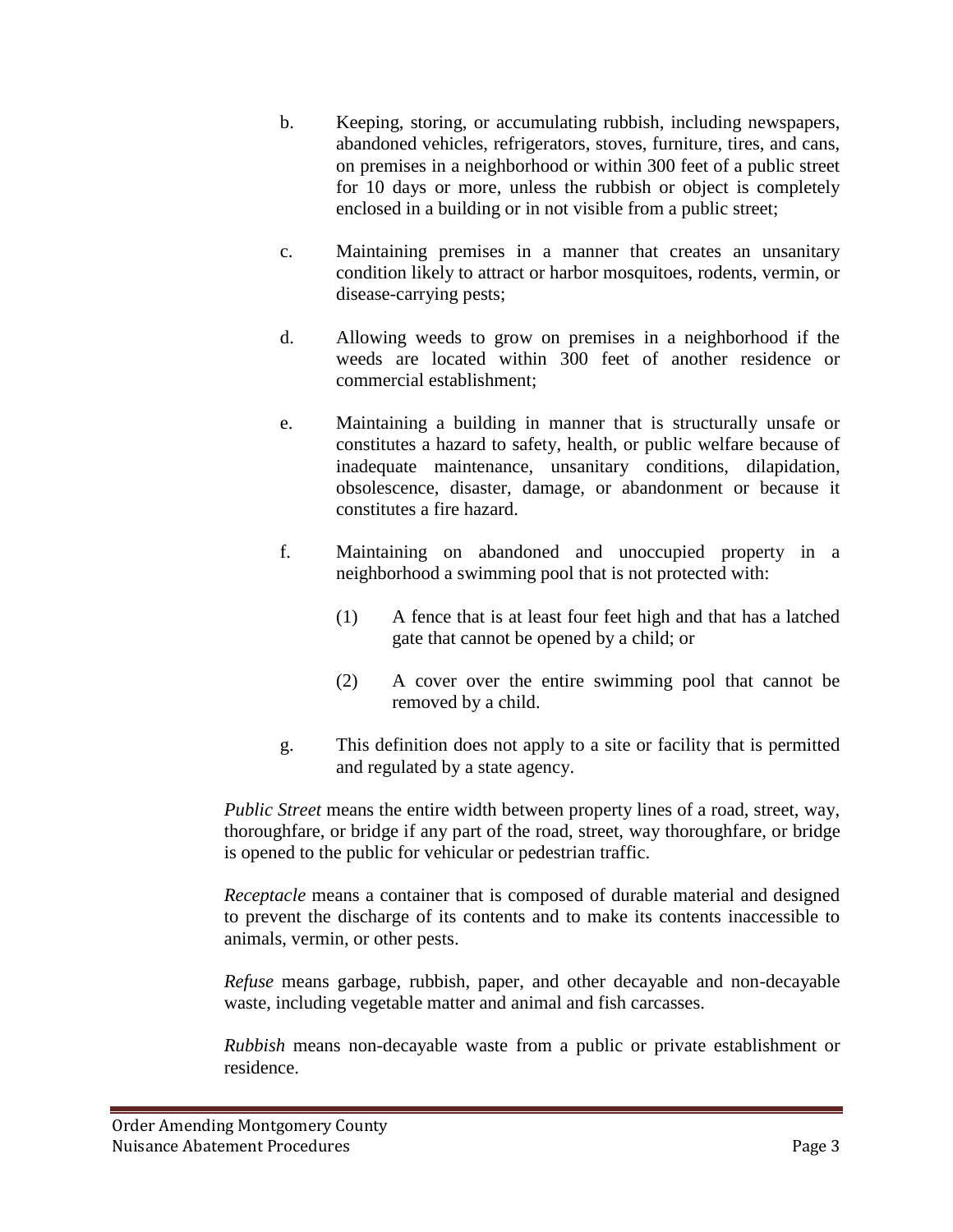*Weeds* means all rank and uncultivated vegetable growth or matter that:

- a. Has grown to more than 36 inches in height; or
- b. May create an unsanitary condition or become a harborage for rodents, vermin, or other disease-carrying pests, regardless of the height of the weeds.

### *Section 4. Public Nuisances Prohibited*

A person may not cause, permit or allow a public nuisance, as that term is defined in Section 3 of this Order.

### *Section 5. Investigation*

- 5.1 The Commissioners Court of Montgomery County hereby appoints the Director of the Montgomery County Environmental Health Services, a regularly salaried full-time County employee, to administer this program and the abatement procedures prescribed in this Order.
- 5.2 Abatement of a public nuisance under these procedures may be initiated by any person by written complaint filed with the Administrator.
- 5.3 The Administrator shall make a record of all written complaints received.
- 5.4 The Administrator shall review the complaint and make a determination as to whether a public nuisance exists. In order to administer these procedures, the Administrator may enter any premises in the unincorporated areas of the county at a reasonable time to inspect, investigate, or abate a public nuisance, or to enforce Chapter 343 of the Texas Health and Safety Code, as amended. Before entering the premises, the Administrator must exhibit proper identification to the owner, occupant, lessee, manager, or other appropriate person.
- 5.5 If the Administrator determines that a public nuisance does not exist, he will then close the matter and take no further action thereon.
- 5.6 If the Administrator determines that a public nuisance exists as defined by Section 3 of this Order, he may serve written Notice to Abet Nuisance on the owner of the premises on which the public nuisance exists, and, if applicable, the lessee, occupant, agent, or person in charge of the premises. Written Notice to Abate Nuisance may also be served on the person responsible for causing a public nuisance on the premises when that person is not the owner, lessee, occupant, agent, or person in charge of the premises, and the person responsible can be identified. The written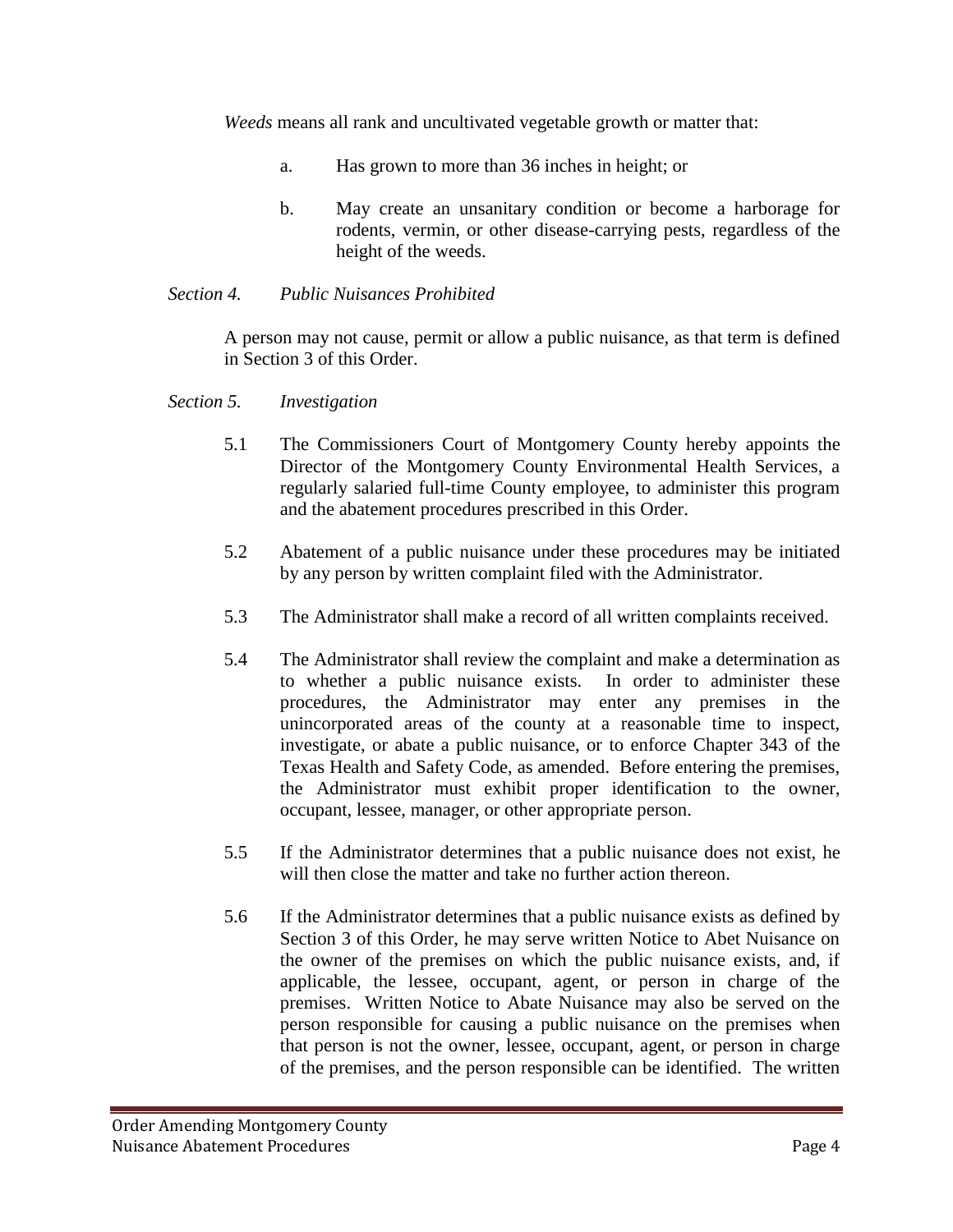Notice to Abate Nuisance shall comply with, and be served as provided in, Section 6 of this Order.

- 5.7 After the expiration of 31 days from the date on which the County's written Notice to Abate Nuisance is served, the Administrator shall inspect the premises described in the complaint.
- 5.8 If the Administrator determines that the public nuisance has been abated, he shall make a record of his/her findings and take no further action thereon.
- 5.9 If the Administrator determines that the public nuisance has not been abated, but there has been no request for a hearing by the person who received the Notice to Abate Nuisance, the Administrator shall follow the procedures set out in Section 7 of this Order.
- 5.10 If the Administrator determines that the public nuisance has not been abated and that a hearing has been requested by the person who received the Notice to Abate Nuisance, the Administrator shall follow the procedures set out in Section 8 of this Order.

### *Section 6. Notice Requirements*

- 6.1 Each Notice to Abate Nuisance must contain the following information:
	- a. The specific condition that constitutes a public nuisance;
	- b. The street address or other general description of the property on which the public nuisance exists;
	- c. That the person receiving the Notice shall abate the nuisance before the  $31<sup>st</sup>$  day after the date on which the Notice is served, if the person has not previously received a Notice regarding a nuisance on the premises;
	- d. That the person receiving the Notice shall abate the nuisance before the  $10<sup>th</sup>$  business day after the date on which the Notice is served, if the person has previously received a Notice regarding a nuisance on the premises;
	- e. That failure to abate the public nuisance may result in abatement by the County, assessment of costs, and the attachment of a lien against the property on which the nuisance exists;
	- f. That the County may prohibit or control access to the premises to prevent a continued or future nuisance;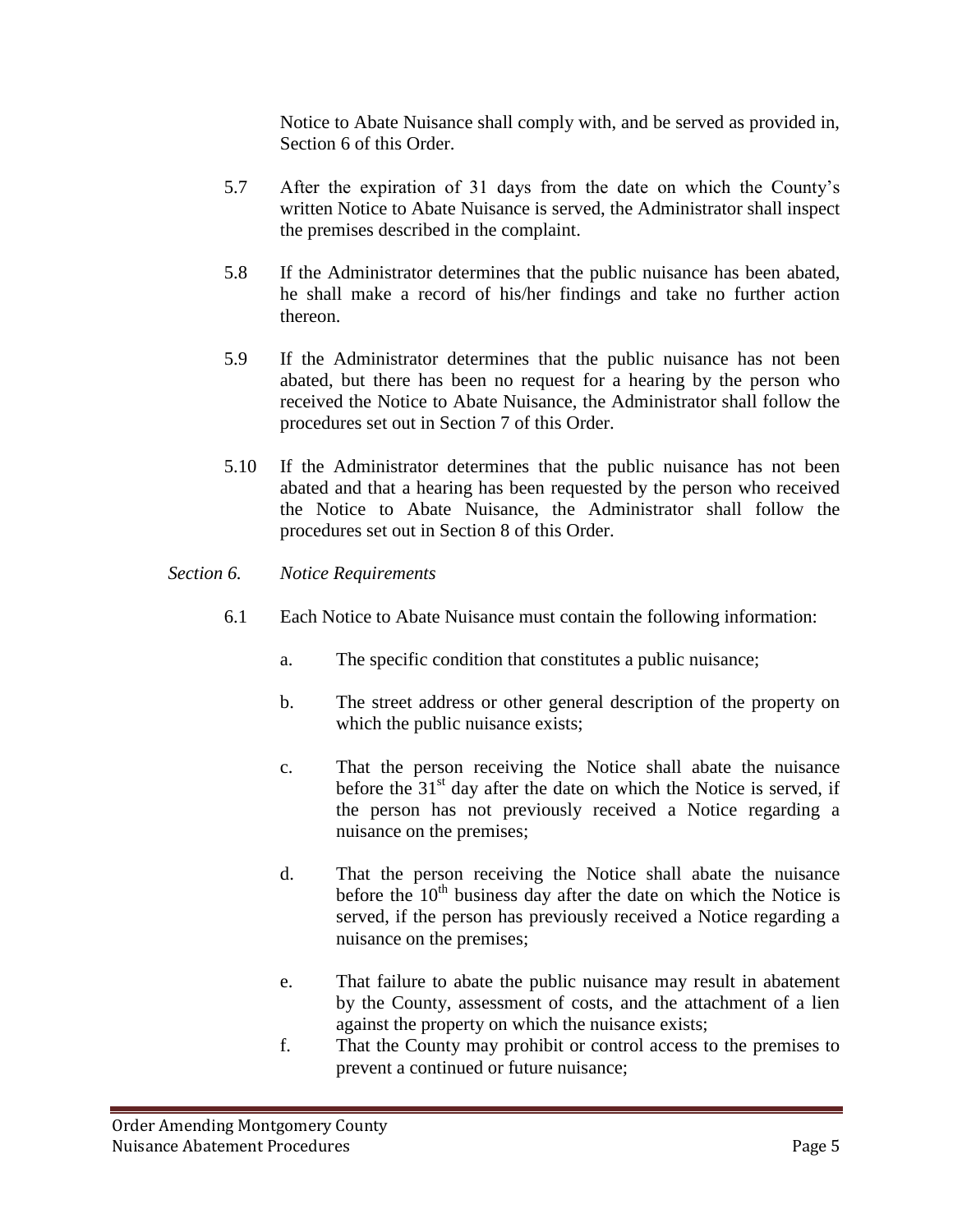- g. That the owner, lessee, occupant, agent, or person in charge of the premises is entitled to submit, before the  $31<sup>st</sup>$  day after the date on which the Notice is served, a written request for a hearing. If the owner, lessee, occupant, agent, or person in charge of the premises has previously received a notice regarding a nuisance on the premises, the written request for a hearing must be submitted before the  $10<sup>th</sup>$  business day after the date on which the Notice is served. The written request for a hearing should contain the name and address of the person to be notified of the date, time and place of the hearing;
- h. That said Request for Hearing may be given to the Administrator by hand deliver to his office which is currently located at 301 N. Thompson, Suite 206, Conroe, Texas, or by certified mail, return receipt requested, addressed to the Director of the Montgomery County Environmental Health Services, 301 N. Thompson, Suite 206, Conroe, Texas 77301; and
- i. That the owner, lessee, occupant, agent, or person in charge of the premises is entitled to appear at the scheduled hearing and is entitled to present testimony and other evidence, examine witnesses, and argue on the owner's behalf.
- 6.2 The Notice to Abate Nuisance shall be served on the owner, lessee, occupant, agent, or person in charge in the following manner:
	- a. In person or by registered or certified mail, return receipt requested; or
	- b. If the owner cannot be located or identified, by posting a copy of the Notice to Abate Nuisance on the premises on which the nuisance exists and by publishing the Notice in a newspaper with general circulation in the County, two times within 10 consecutive days.

## *Section 7. Procedures when No Hearing is Requested*

- 7.1 If, after the expiration of 31 days from the date on which the County's written Notice to Abate Nuisance is served, the Administrator determines that the public nuisance has not been abated, and a hearing has not been requested by the person who received the Notice to Abate Nuisance, then the Administrator shall request a title opinion from the county Attorney regarding ownership of the premises on which the public nuisance exists.
	- 7.2 If the title opinion reflects an owner other than the person shown on the Notice To Abate Nuisance, the Administrator shall serve a Notice to Abate Nuisance on the person named as the owner in the title opinion as set out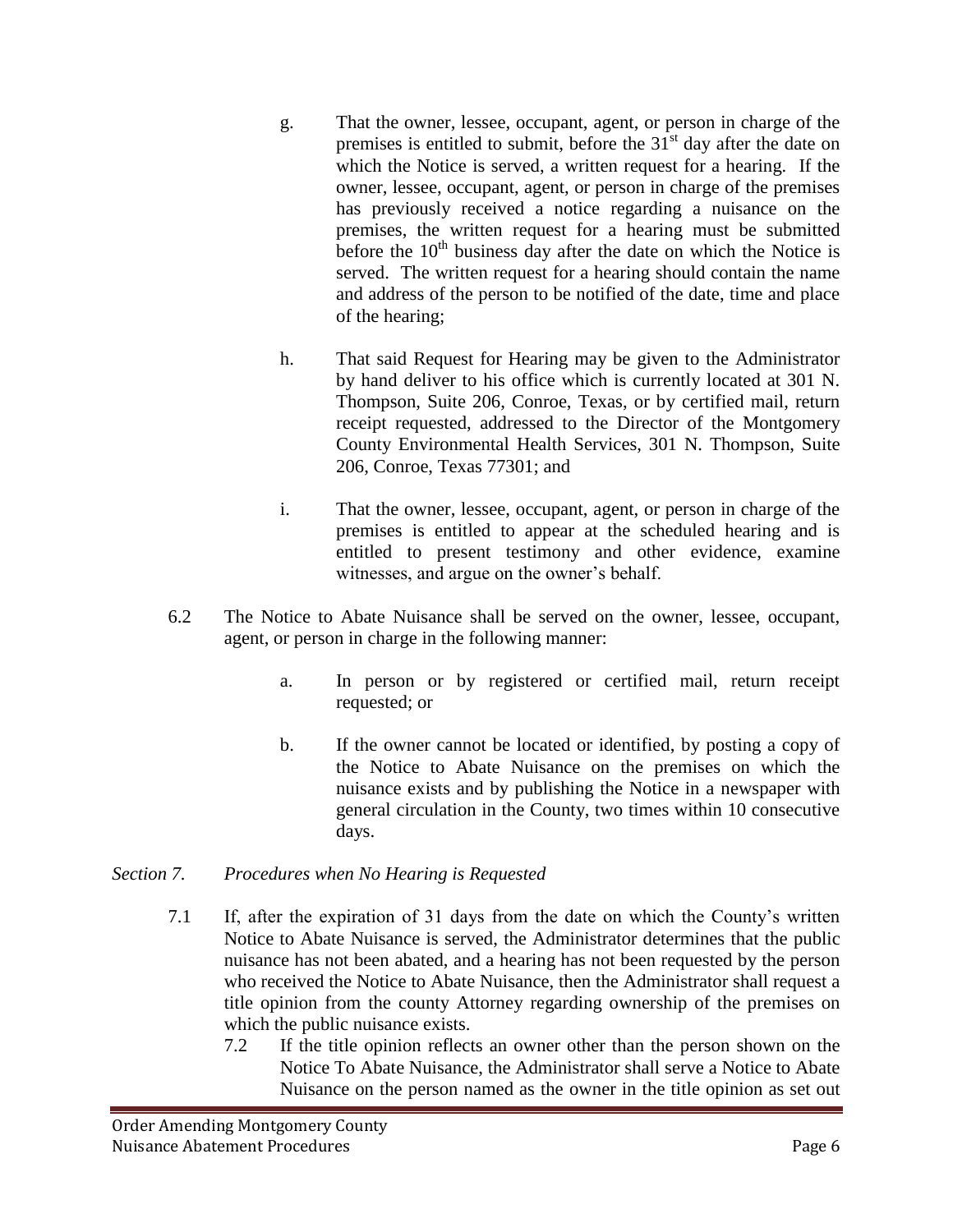in Section 6 of this Order, as if no prior action had been taken on the complaint subsequent to the service of the first Notice to Abate Nuisance.

- 7.3 Where the title opinion shows the owner to be the person served with the Notice to Abate Nuisance, then:
	- a. The Administrator shall estimate the cost to abate the public nuisance; and
	- b. The Administrator shall forward the estimate of the cost to Commissioners Court.
- 7.4 After receiving the estimate of the cost to abate the public nuisance, the Commissioners Court shall determine whether or not:
	- a. To order the abatement of the public nuisance;
	- b. To assess the cost of abating the public nuisance, the cost of legal notification by publication, if said procedure was utilized, and an administrative fee of \$100.00, plus interest beginning on the  $31<sup>st</sup>$ day after the date of the assessment to the person receiving a Notice to Abate Nuisance pursuant to Section 6; and/or;
	- c. To assess the cost of abating the public nuisance, the cost of legal notification by publication, if said procedure was utilized, and an administrative fee of \$100.00, plus interest beginning on the  $31<sup>st</sup>$ day after the date of the assessment against the property on which the public nuisance exists.

# *Section 8. Hearing before Hearing Examiner*

- 8.1 A person receiving a Notice to Abate Nuisance under this Order is entitled to a hearing before a Hearing Examiner. A request for hearing may be perfected by submission of a written request to the Administrator before the  $31<sup>st</sup>$  day after the date on which the Notice to Abate Nuisance is served.
- 8.2 If a hearing has been requested, the Administrator shall set a hearing date and shall mail a Notice of Hearing to the person requesting the hearing at the address stated in the Request for Hearing, or by serving the owner in the same manner as used for serving the Notice to Abate Nuisance in Section 6.2 of this Order. The Notice of Hearing shall state the date, time, and place of the hearing and shall be provided at least ten (10) days prior to the date of the hearing. The ten-day notice requirement may be waived by the person filing the Request for hearing if such waiver is in writing and signed by the person filing the Request for Hearing.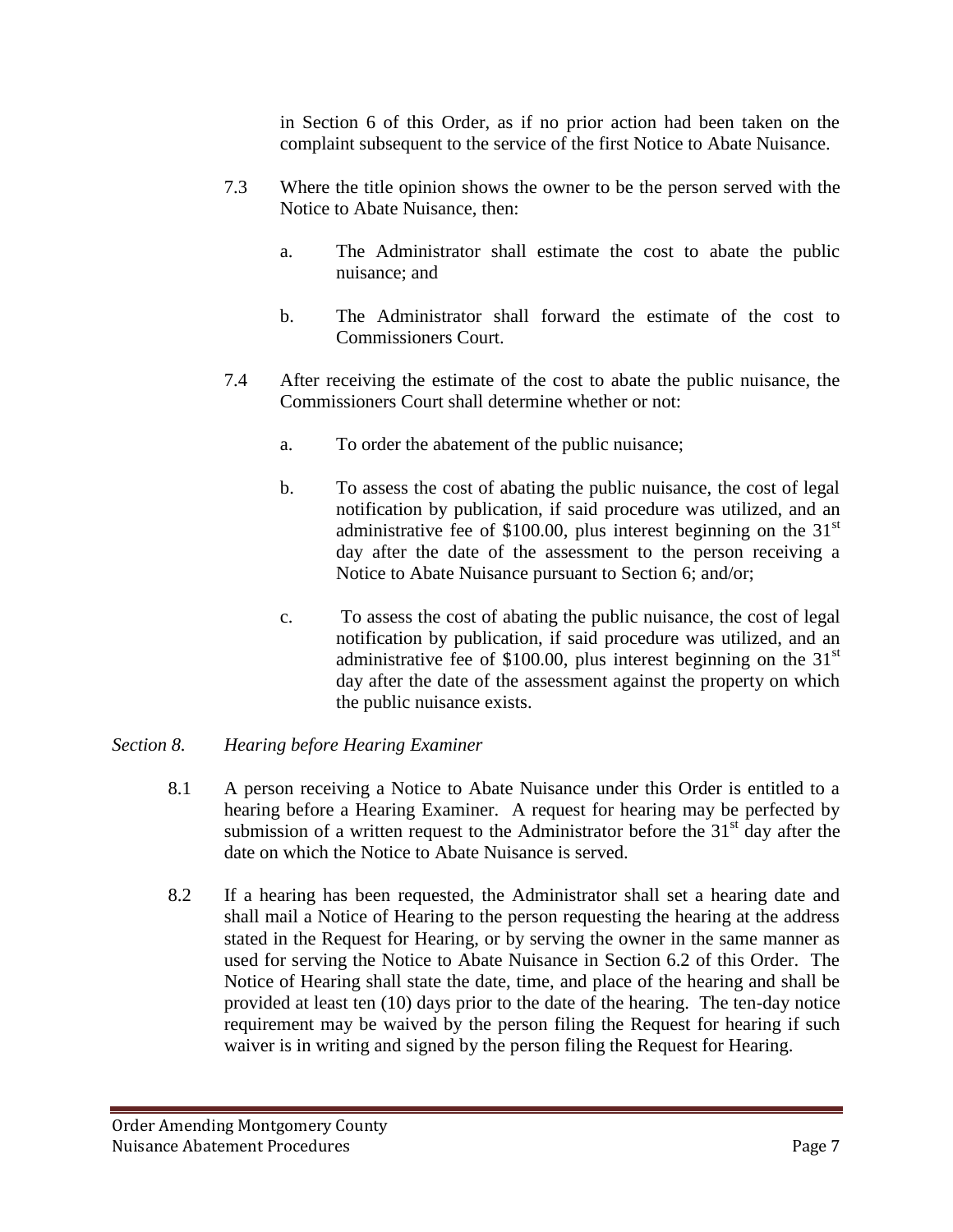- 8.3 The owner and/or his/her representative present at the hearing shall be entitled to present testimony and other evidence, examine witnesses, and argue on the owner's behalf. The owner and/or his/her representative present at the hearing shall also be entitled to propose his/her plan to abate the public nuisance and to explain why it has not yet been abated.
- 8.4 Any interested person, including the Administrator, may appear at the hearing and present testimony and other evidence.
- 8.5 All persons testifying at the hearing shall be under oath.
- 8.6 The Hearing Examiner shall be allowed to question any person testifying. The Hearing Examiner shall assess the testimony fairly and impartially and in accordance with the law.
- 8.7 The Hearing Examiner shall make a written determination as to whether a public nuisance exists and sign such written determination. A copy shall be sent to the Administrator. Upon receipt of the copy of the written determination, the Administrator or his/her representative shall hand-deliver or send by certified mail, return receipt requested, a copy of the Hearing Examiner's written determination to the person designated in the Request for Hearing. If mailed, it shall be mailed to the address designated in said request.

# *Section 9. Post-Hearing Procedure*

- 9.1 If the Hearing Examiner determines that a public nuisance exists, then after the expiration of 30 days from the date on which the Hearing Examiner's written determination is received by the person designated in the Request for Hearing, the Administrator shall inspect the premises and determine whether or not the public nuisance has been abated. At the Hearing Examiner's discretion, additional time to abate the public nuisance may be given.
- 9.2 If the Administrator determines that the public nuisance has been abated, then the Administrator shall make a record of his/her findings and take no further action thereon.
- 9.3 If the Administrator determines that the public nuisance has not been abated, the Administrator shall estimate the cost to abate the public nuisance and forward the estimate of the cost to Commissioner Court.
- 9.4 After receiving the estimate of the cost to abate the public nuisance, the Commissioners Court shall determine whether or not:
	- a. To order the abatement of the public nuisance;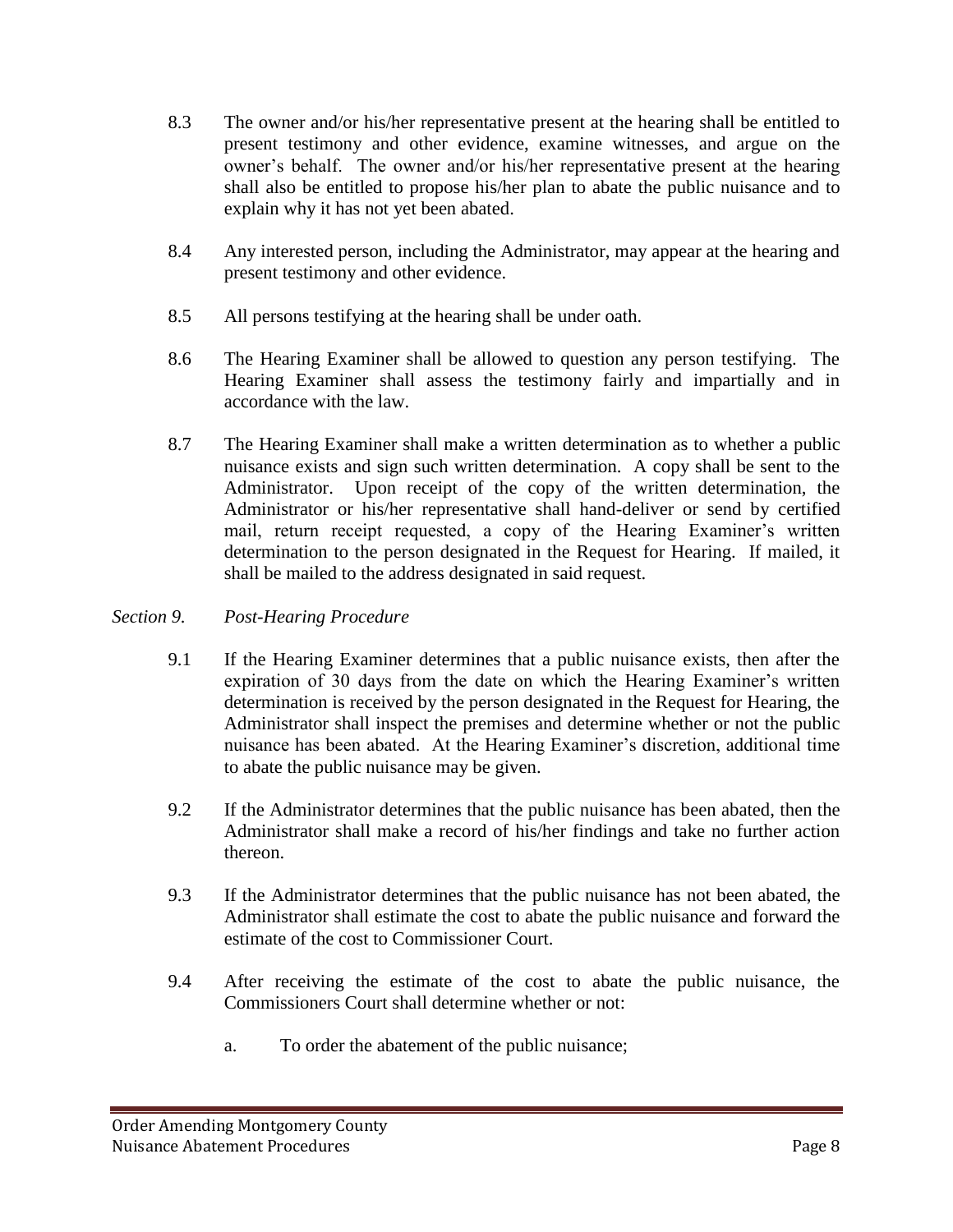- b. To assess the cost of abating the public nuisance, the cost of legal notification by publication, if said procedure was utilized, and an administrative fee of \$100.00, plus interest beginning on the  $31<sup>st</sup>$  day after the date of the assessment to the person receiving a Notice to Abate Nuisance pursuant to Section 6; and/or
- c. To assess the cost of abating the public nuisance, the cost of legal notification by publication, if said procedure was utilized, and an administrative fee of \$100.00, plus interest beginning on the  $31<sup>st</sup>$  day after the date of the assessment against the property on which the public nuisance exists.

# *Section 10. Additional Duties of the Administrator*

- 10.1 If an owner fails or refuses to abate a public nuisance and the Commissioners Court orders the abatement of same pursuant to this Order, then the Administrator shall contact the Purchasing Department to initiate the proper procurement procedure for the County to let a contract for such abatement. The procedure for letting such contract shall be substantially the same as that for letting County construction contracts. The abatement of the public nuisance shall be in compliance with any applicable federal, state, and local laws, rules, procedures, and ordinances. Upon completion of such abatement, the Administrator shall calculate the cost that the County incurred in abating the nuisance.
- 10.2 If the commissioners Court has ordered assessment of the costs of abating the public nuisance against the property on which the public nuisance exists, the Administrator shall prepare a Notice of Lien and, after such document is reviewed by the County Attorney, record same in the Official Public Records of Real Property of Montgomery County. The Notice of lien must contain a statement of costs, a legal description of the property sufficient to identify the property, and the name of the property owner, if known. The County may not make an assessment against property unless the owner or owner's agent receives notice of the public nuisance in accordance with Section 6 of this Order.
- 10.3 The amount of the lien shall be the amount of the cost of abating the nuisance, the cost of legal notification by publication, if said procedure was utilized, and an administrative fee of  $$100.00$ , plus interest beginning on the  $31<sup>st</sup>$  day after the date of the assessment. The original lien documents shall be returned to the Texas Health and Safety Code, as amended, to collect interest beginning on the  $31<sup>st</sup>$  day after the date of the assessment against the property at the rate of 10% per year pursuant to these procedures.
- 10.4 The County's lien to secure an assessment attaches when the Notice of lien is filed and is inferior to a previously recorded bona fide mortgage lien attached to the real property to which the County's lien attaches, if the mortgage was filed for